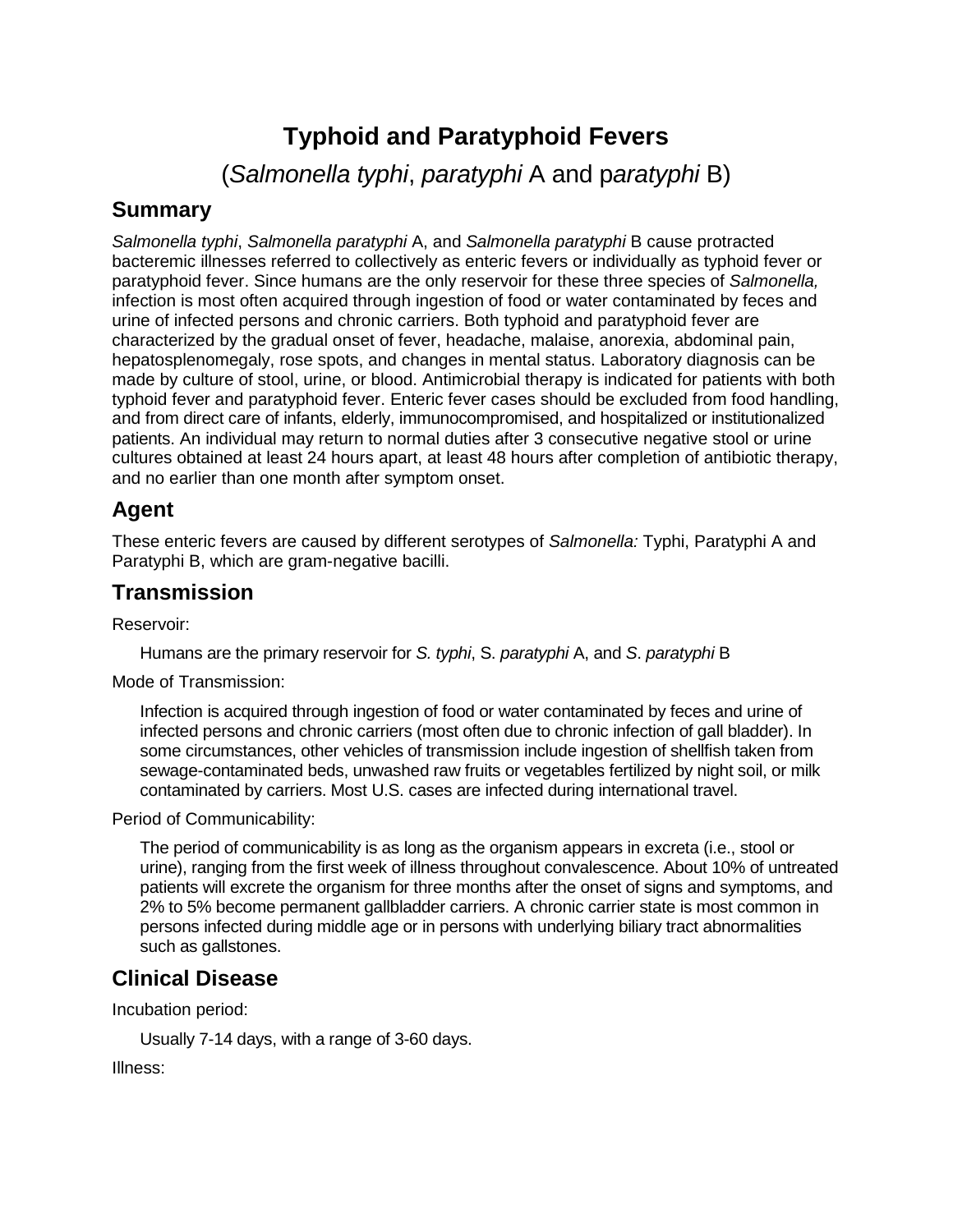Enteric fevers are characterized by the gradual onset of fever, headache, malaise, anorexia, abdominal pain, and changes in mental status. Constipation may be an early feature. Physical exam may show hepatosplenomegaly or rose spots on the trunk. Sustained or intermittent bacteremia can occur.

## **Laboratory Diagnosis**

Since *S. typhi* may be absent from stool and urine, in addition to the stool and urine, culture specimens should be obtained from blood, bone marrow or bile (collected from a bile-stained duodenal string) for culture and identification. Serologic tests (e.g., Widal test) are not recommended.

### **Treatment**

Antimicrobial therapy for 10-14 days is indicated for patients with typhoid or paratyphoid fever. Appropriate antimicrobial therapy includes ampicillin, cefotaxime, chloramphenicol, trimethoprim-sulfamethoxazole (TMP-SMX), or a fluoroquinolone, depending on the susceptibility of the organism. Relapse is common after completion of therapy. Retreatment may be indicated. The chronic carrier state may be eliminated by 4 weeks of oral therapy with antimicrobial agents that are highly concentrated in the bile. Treatment decisions should be made in conjunction with the patient's health care provider.

#### **Surveillance**

Case Definition:

*Laboratory criteria* – Isolation of *S. typhi*, S. *paratyphi* A, or *S*. *paratyphi* B from a clinical specimen.

*Confirmed* – A clinically compatible case that is laboratory confirmed.

*Probable* – A clinically compatible case that is epidemiologically linked to a confirmed case in an outbreak.

Reporting:

Report all suspected or confirmed cases of any of the three typhoid fevers immediately to the Epidemiology and Response Division (ERD) at 505-827-0006. Information needed includes: patient's name, age, sex, race, ethnicity, home address, home phone number, occupation, and health care provider.

Case Investigation:

Complete the Foodborne Surveillance Investigation Form and the CDC Typhoid Fever Investigation Form. Send the later to Epidemiology and Response Division, P.O. Box 26110, Santa Fe, New Mexico 87502-6110, or fax to 505-827-0013. Investigation information should also be entered into NM-EDSS per established procedures.

### **Control Measures**

- 1. Case management
	- 1.1. Isolation: Exclude symptomatic persons and asymptomatic chronic carriers from food handling, and from direct care of infants, elderly, immunocompromised, and hospitalized or institutionalized patients. The person may be allowed to resume his/her usual duties when:
		- 3 months has passed since report of disease; or
		- Diarrhea has resolved; and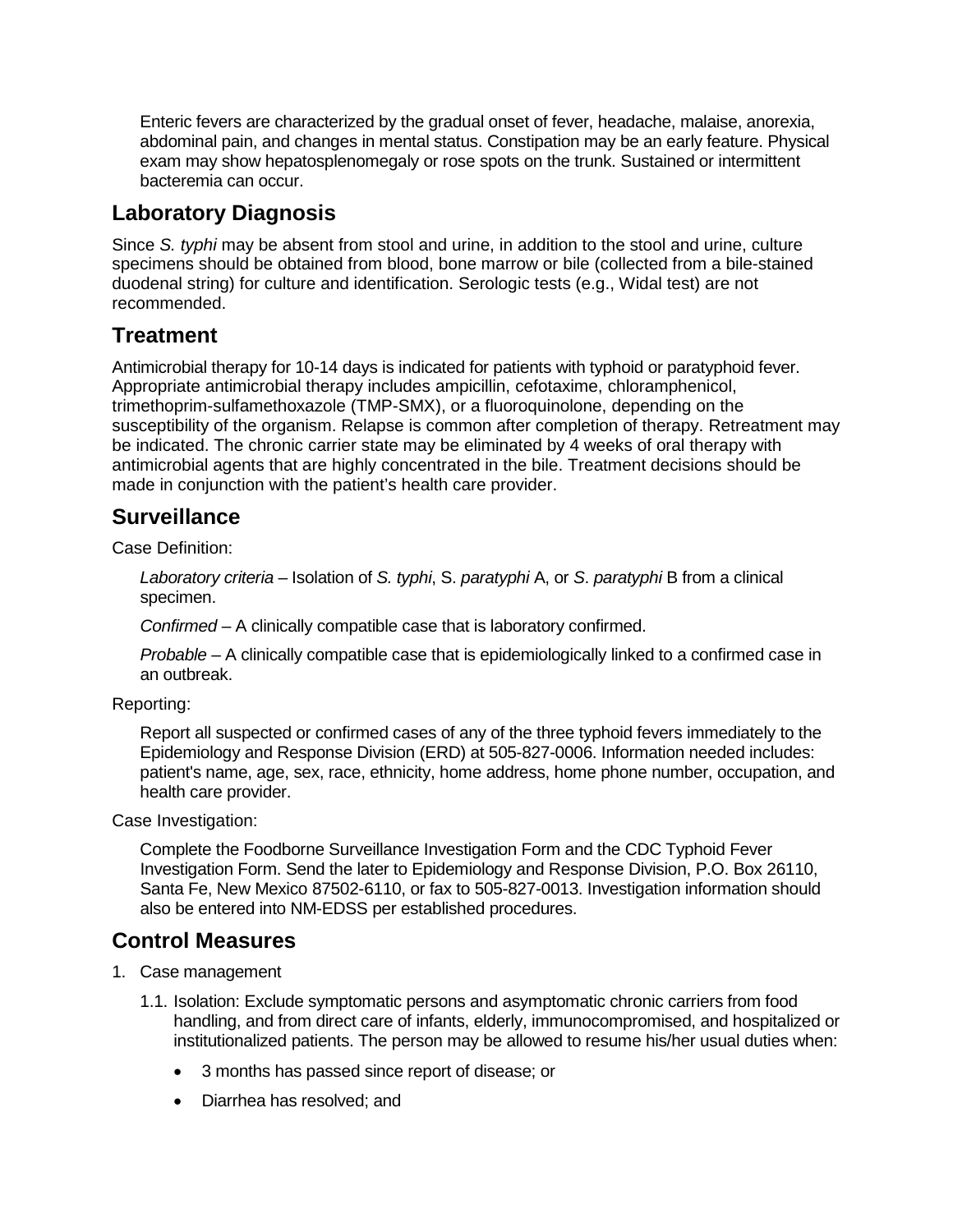- There are three consecutive negative stool or urine cultures taken at least 24 hours apart and at least 48 hours after completion of antibiotic therapy. The first culture should be taken no earlier than one month after symptom onset. If any culture is positive, repeat cultures at intervals of one month during the 12 months following onset until at least three consecutive negative cultures are obtained, or the patient has medical documentation from a health practitioner that states the food employee or care giver is free from *S. typhi.*
	- 1.1.a For hospitalized patients, contact precautions should be used.
- 1.2. Prophylaxis: Not applicable.
- 2. Contact management
	- 2.1. Isolation: Household or close contacts who are involved in food handling or direct care of infants, elderly, immunocompromised, and hospitalized or institutionalized patients should be excluded from their duties until at least two negative stool or urine cultures, taken at least 24 hours apart, are obtained. Prophylaxis is not applicable in this case.
	- 2.2. If the index case traveled oversees, all oversees travel companions of the index case should submit stools samples. Travel companions with positive stools should be treated with antibiotics such as ciprofloxacin and monitored for development of symptoms.
	- 2.3. Asymptomatic contacts of domestic travel do not require stool or urine culture.
- 3. Prevention
	- 3.1. With a known carrier, household members should, practice meticulous hand hygiene. (i.e., proper hand washing after using the toilet, changing diapers, and before and after handling food).
	- 3.2. Exclude contacts that handle food from highly susceptible populations.
	- 3.3. International travelers should avoid prolonged exposure to potentially contaminated food and water in endemic areas (e.g. Indian subcontinent, Asia, Latin America, Middle East and Africa).
	- 3.4. Immunization: Vaccination against typhoid is available but recommended only for a) travelers to typhoid-endemic areas such as Latin America, Asia and Africa; b) persons with prolonged intimate exposure to a typhoid or paratyphoid carrier; c) laboratory workers with frequent contact with *S.* typhi; d) persons living in typhoid-endemic areas outside the U.S.

### **Managing Enteric (Typhoid and Paratyphoid) Fever in Child Care Centers**

- 1. Management of isolated cases
	- 1.1. When a case of enteric fever occurs among a child care center attendee or staff member, call the Epidemiology and Response Division (ERD) for consultation. Stool specimens from other attendees and staff members should be cultured. All infected persons should be excluded until there are three consecutive negative stool cultures taken at least one month apart, and at least 48 hours after completion of antibiotic therapy. The first culture should be taken no earlier than one month after symptom onset. If any culture is positive, repeat cultures at intervals of one month during the 12 months following onset until at least three consecutive negative cultures are obtained. Antimicrobial treatment should be administered to infected persons.